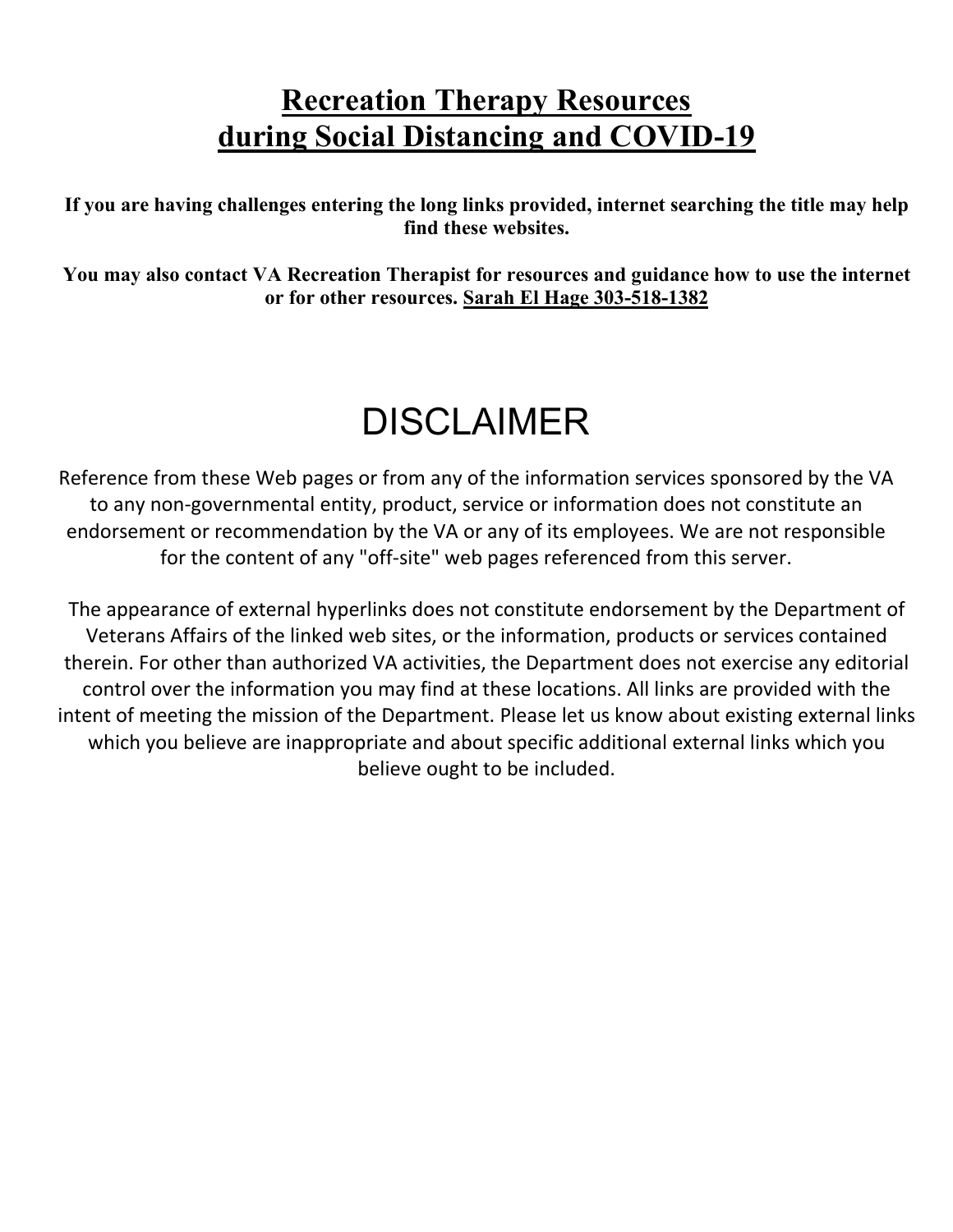#### **Activity List to Engage in While Social Distancing**

- o Watching a movie
- o Jogging, walking, hiking
- o Fishing
- o Listening to music
- o Recalling past happy moments
- o Lying in the sun
- o Video calling friends/family
- o Cataloging a collection
- o Planning career
- o Model building
- o Puzzles
- o Group video hangouts
- o Joining a digital local community group
- o Saving money
- o Baking, Cooking
- o Compiling recipes
- o Creating a debt elimination plan
- o Practicing martial arts
- o Repairing things around the house
- o Working on my car/bicycle
- o Noticing acts of kindness
- o Gardening
- o Exercising
- o Riding a bike
- o Card games, board games
- o Singing
- o Praying, practicing religion
- o Sketching, Doodling
- o Painting, Sculpting
- o Recycling/donating old items
- o Virtual Clubs (garden, sewing, etc.)
- o Virtual support groups
- o Birdwatching/nature watching
- o Playing musical instruments
- o Making a gift for someone
- o Gardening
- o Dress up/make costumes
- o Going on a date at home
- o Learn more about a topic you have always been interested in
- o Organizing tools/supplies/ equipment
- o Writing poems/books/plays/autobiographies
- o Expressing my love to someone
- o Listen to the sounds of nature
- o Playing Pictionary/charades/ Name that tune
- o Making a collage
- o Watching sports
- o Virtual hiking
- o Watching your children play
- o Researching national parks
- o Flint knapping/wood working/ leather working
- o Connecting on social media
- o Photography
- o Reading
- o Acting/Filming Movie or Newscast
- o Host a virtual movie night
- o Karaoke
- o Writing in a journal/gratitude journal
- o Cleaning
- o Dancing
- o Going on a picnic
- o Meditation/mindfulness/breathing exercises
- o Solving riddles
- o Looking through/organizing old photos
- o Crocheting/knitting/quilting/cross stich/make masks
- o Stretch/foam roller
- o Reflect and develop goals for the year
- o Learn a language
- o Trying a new hairdo
- o Putting on make-up
- o Indoor/Outdoor Scavenger hunt
- o Learn a new skill
- o Make posters in your window encouraging the community through this time
- o String lights for community connections/beautify your house
- o House projects
- o Puzzles
- o Crossword puzzles/word searches/sudoku
- o Coloring books
- o Write thank you notes
- o Virtual museums/art galleries
- o BBQing
- o Rearranging furniture in my house
- o Stargazing
- o Learning calligraphy
- o Write a list of things you like about yourself or write a kind/loving letter to yourself
- o Memorize lines from your favorite play/movie/song
- o Surprising someone with a favor
- o Reading cartoons or comics
- o Practicing sports techniques
- o Carving/Woodworking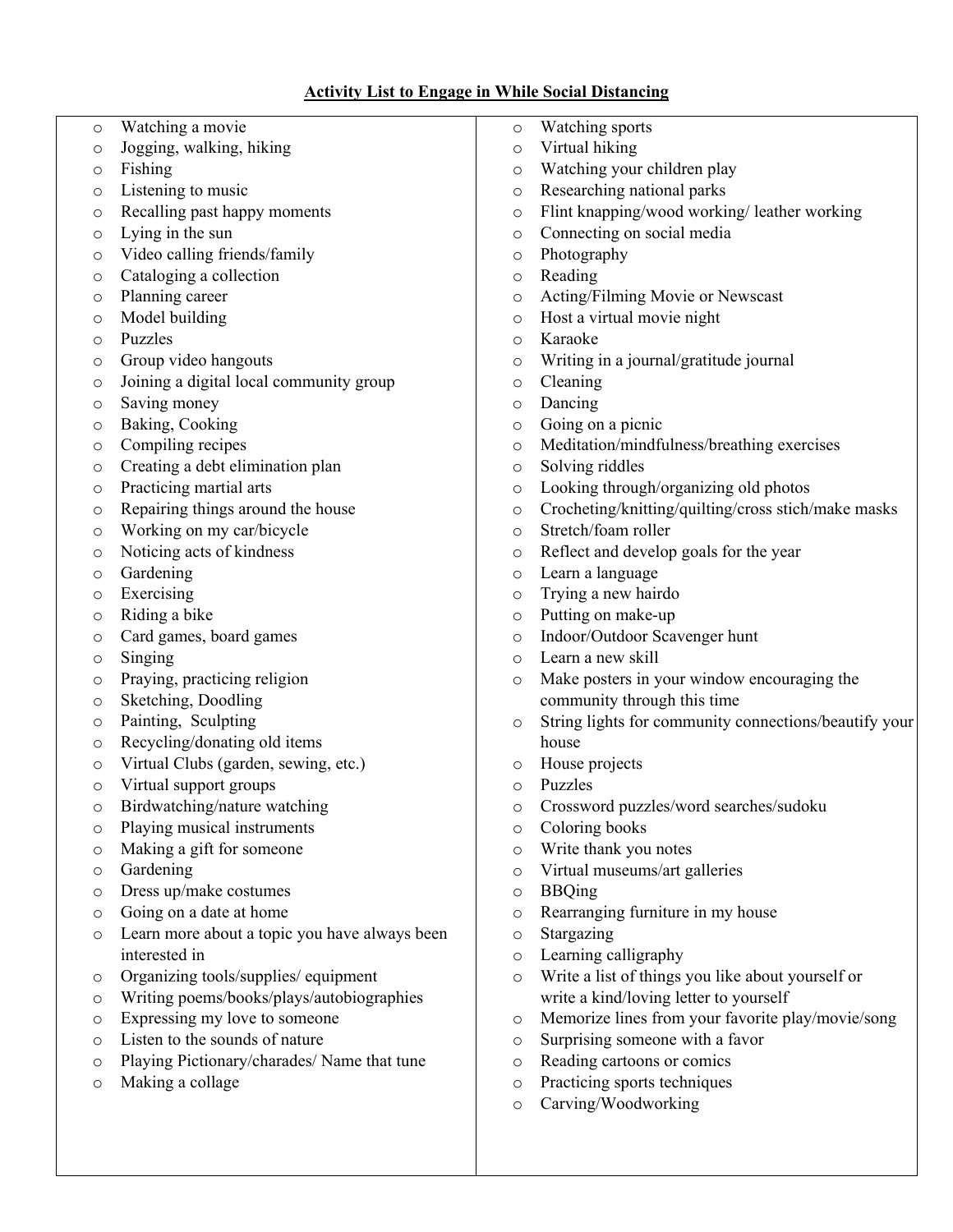<https://www.facebook.com/Sports4Vets> - National VA Adaptive Sports and Creative Arts Therapy Webpage to connect with other active and creative Veterans. Find out new ideas you can do with Veterans.

Be able. Be active. Be artistic. Show your fellow vets what it takes to conquer the @Sports4Vets MISSION At Home Challenge. #Sports4VetsAtHome and #Arts4VetsAtHome

Social distancing and stay-at-home orders have quickly brought about a new reliance on adaptability. The question is – are you able? Able to inspire a fellow veteran; able to stay active at home; able to stay positive?

Here are 5 easy steps to join our MISSION At Home Challenge:

- 1. Be a leader. Be able. Help other Veterans see what they can do to stay motivated.
- 2. Set your phone in selfie video mode or have someone record it. Tip ensure camera position is vertical and record with plenty of light.
- 3. Demonstrate your ability in a :60 sec or less video of your at-home exercise and creative arts session. We want to see you exercising, singing, dancing, painting!
- 4. Direct message (DM) your :60 sec or less video via social media @Sports4Vets and show us how you are adapting at home through fitness and the arts. We will share the most engaging and creative videos on our social media pages.
- 5. Use the hashtags **[#Sports4VetsAtHome](https://www.facebook.com/hashtag/sports4vetsathome?__cft__%5b0%5d=AZVHfw-mO09YEfntLSMcwu7fPyEMuWxoKws_i3fPO4gC96MiRNUr1BLfr_I1PIGXY8Fcaq8g_oFmAO1giR6I5332IlG781pSz9E1F9pM1oO_x5dwATBPQI56Bc4I5AIE80DpNhBuYSTCl5b6L0EgOzXBHtDBQVVw3kME81G8GY255RLKxyHtTh0jcwpgpwma2BH8rIx3ZCyvSdT--nmwqqQt&__tn__=*NK-R)** for your activity/exercise videos and/or **[#Arts4VetsAtHome](https://www.facebook.com/hashtag/arts4vetsathome?__cft__%5b0%5d=AZVHfw-mO09YEfntLSMcwu7fPyEMuWxoKws_i3fPO4gC96MiRNUr1BLfr_I1PIGXY8Fcaq8g_oFmAO1giR6I5332IlG781pSz9E1F9pM1oO_x5dwATBPQI56Bc4I5AIE80DpNhBuYSTCl5b6L0EgOzXBHtDBQVVw3kME81G8GY255RLKxyHtTh0jcwpgpwma2BH8rIx3ZCyvSdT--nmwqqQt&__tn__=*NK-R)** for your creative arts video and post it to your personal social media pages. Don't forget to also tag us @sports4vets so we can cheer you on.

# **NOTE:** *The resources listed are shared but not all are endorsed by VA*

#### **Reading & Audiobooks**

The art of reading aloud has lost its popularity. Pick out a book that would interest your family and have an evening each week that you read the story aloud. Take turns reading out loud. Interact about what is going on in the story line. This can be your own family book club.

**Free Audiobook Apps** – Hoopla, Librivox, Lit2Go, Loyal Books, Mind Webs, Open Culture, Overdrive, Podiobooks, etc.

The 15 Best Books of 2020 to Add to Your Reading List (so far…)

- 1. Long Bright River by LIZ MOORE
- 2. Topics of Conversation by MIRANDA POPKEY
- 3. Darling Rose Gold by STEPHANIE WROBEL
- 4. Recollections of My Nonexistence by REBECCA SOLNIT
- 5. A Long Petal of the Sea by ISABEL ALLENDE
- 6. Writers & Lovers by LILY KING
- 7. It's Not All Downhill from Here by TERRY MCMILLAN
- 8. The Mercies by KIRAN MILLWOOD HARGRAVE
- 9. Weather by JENNY OFFILL
- 10. Dreamland by NANCY BILYEAU
- 11. Such a Fun Age by KILEY REID
- 12. Little Gods by MENG JIN
- 13. My Dark Vanessa by KATE ELIZABETH RUSSELL
- 14. Uncanny Valley by ANNA WIENER
- 15. Wandering in Strange Lands: A Daughter of the Great Migration Reclaims Her Roots by MORGAN **JERKINS**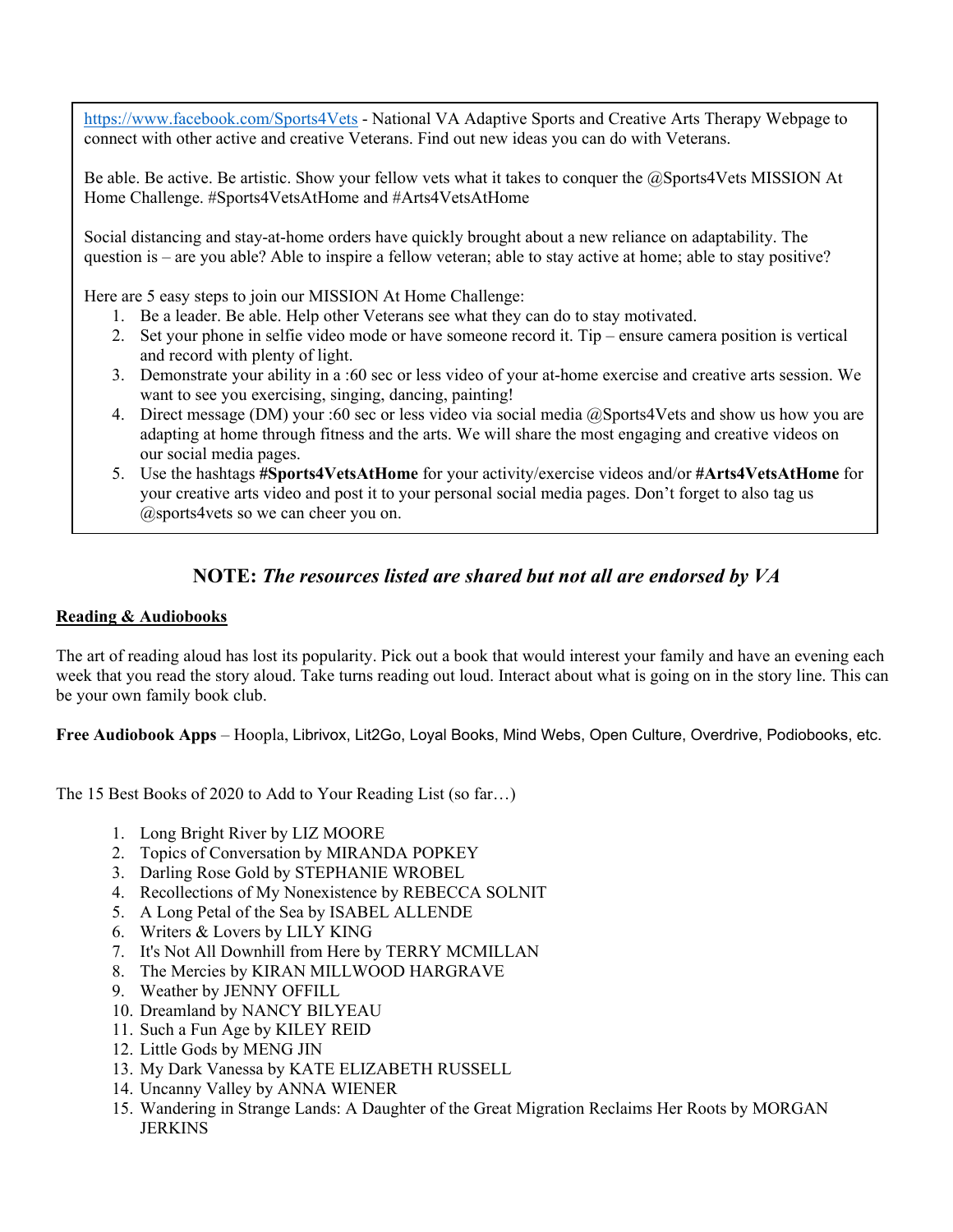#### **Music Apps**

- **Spotify** Access and listen to music or podcasts. Option to create a playlists to save for later. Paid version available.
- **TuneIn Radio**  Access any radio station from around the world.
- **Music and Memory**  website dedicated to the therapeutic benefits of personalized music when working with people with neurocognitive decline.
- **Lux Radio**  Lux Radio Theatre was a radio show running from 1934 1955 and featured by iconic stars like Judy Garland and John Wayne. Provides a throwback to another time
- Pandora Access and listen to music from around the world
- **Google Play**  Google Play is the Android version of iTunes. Here the recreation therapist can safely download music, podcasts, apps, or audiobooks onto the smart device.
- **YouTube**  Search music, video, podcasts or related media. Able to stream live content when connected to internet.
- **Shazam**  Can't remember the name of that song? Shazam helps to identify music that is playing.

#### **Podcasts**

- **Stitcher**  Podcast data base. Just search any topic and play!
- **Stuff You Missed in History Class**  The podcast covers a range of topics, including important social, cultural, political and historical events.
- **Slow Road to Better**  Hosted by people who experience aphasia. The show aims to inspire others and to connect people on the road to recovery.
- **Good Job, Brain!**  Podcast for all trivia buffs! An interactive quiz show on a wide range of topics.
- **"As Maple As" by Ron Maclean**  Hosted by Canadian sportscaster Ron Mclean, known best for being the host of Hockey Night in Canada.
- **CBC Comedy Factory**  CBC Radio shares jokes, stories, skits and commentaries.
- **CBC Podcasts**  CBC podcasts a variety of podcasts that can be searched for topics of interest for all.
- **[Meditation Oasis Podcasts](https://www.meditationoasis.com/podcast/)** The Meditation Oasis® Podcast features guided meditations, instructions for meditation, and music for meditation. You can listen to it at iTunes or Google Play or by clicking on the play buttons below. Episodes are listed from the oldest to the most recent. Tap on the green button to view recent podcasts. (Modality: Podcasts) <https://www.meditationoasis.com/podcast/>

#### **Apps to download on smart phones and tablets**

- **VA Apps** PTSD Coach, Move Coach, ACT, Quit Smoking, etc. (Search VA Apps for more)
- **Social Games** such as Words with Friends, Scrabble with Friends, Trivia Crack, etc.
- **House Party** Video chat friends and play games with each other online
- **ZOOM**  Virtual groups, chat rooms, lessons, etc.
- **Tap Color** Online Coloring
- **Cross Stich** Online Cross Stitch
- **Nanograms Katana** Online Nanograms. (Other
- **Online Puzzle Games** such as Candy Crush, word searches, crosswords, block puzzle/tetris, etc.

#### **Virtual Tours**

- **Skyline**  Experience worldly destinations by watching these live HD webcams. Visit New York City and Africa in the same day! For example, click here to view Italy's Trevi Fountain.
- **AirPano**  View panoramic videos from exotic places around the world.
- **360 Degree Access**  Visit all 7 Wonders of the World! Google offers a 360 degree virtual tour of each of these amazing landmarks.
- **ArmChair Tourist: Where in the World?**  Explore cities around the world and play "guess the location" with your participants.
- **33 National Park Tours**  [https://totallythebomb.com/heres-33-national-park-tours-you-can-take-virtually-from](https://totallythebomb.com/heres-33-national-park-tours-you-can-take-virtually-from-the-comfort-of-your-home)[the-comfort-of-your-home](https://totallythebomb.com/heres-33-national-park-tours-you-can-take-virtually-from-the-comfort-of-your-home)
- **12 Famous Museums** [https://www.travelandleisure.com/attractions/museums-galleries/museums-with-virtual](https://www.travelandleisure.com/attractions/museums-galleries/museums-with-virtual-tours)[tours](https://www.travelandleisure.com/attractions/museums-galleries/museums-with-virtual-tours)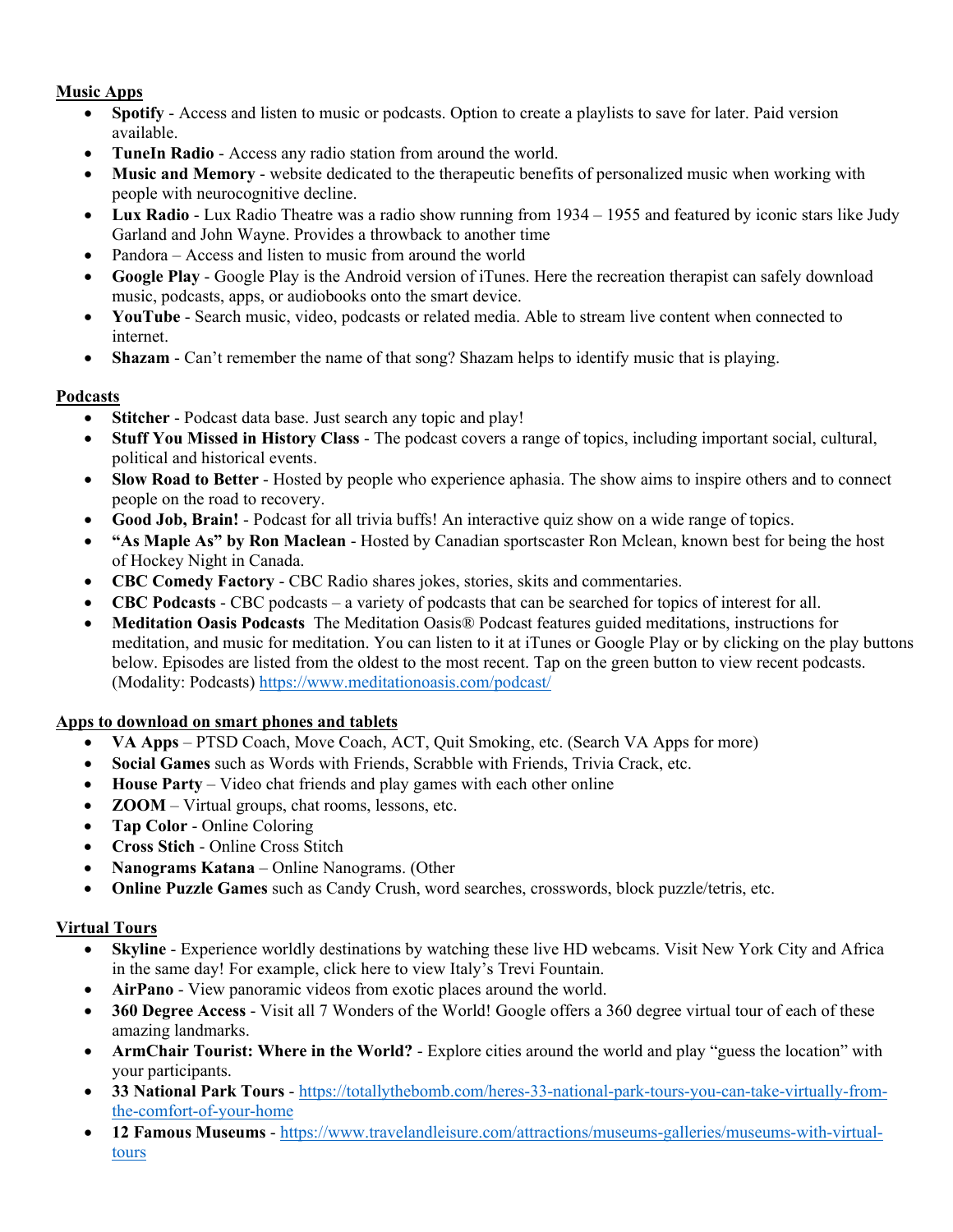## **Yoga, Tai Chi, Mindfulness Resources**

[Power of the Mind Resources:](https://www.va.gov/WHOLEHEALTH/circle-of-health/power-of-the-mind.asp) This link includes an introduction to Power of the Mind, specific handouts, and video resources produced by OPCC&CT.<https://www.va.gov/WHOLEHEALTH/circle-of-health/power-of-the-mind.asp>

[Comeback Yoga](https://www.comebackyoga.org/online-yoga-practice) - Free yoga classes to help military personnel, their families and supporters develop resiliency in response to their experience. (Modality: Video Library)<https://www.comebackyoga.org/online-yoga-practice>

Wilson Arabie Tai Chi - Wednesdays at 6pm & Fridays at 11am This is a one-hour ONLINE Class using ZOOM. Contact TaiChiGuy.CO@gmail.com to register for a class

[Veterans Yoga Project](https://www.veteransyogaproject.org/practice/) - Mindful Resilience-Home Practice Library is a collection of mind-body practices to be used to further develop practices related to Breath, Meditation, Mindful Movement, Guided Rest, and Gratitude. These tools help us breathe easy, focus clearly, move freely, rest deeply, and remember what is working in our lives. As a result we become more resilient in the face of both ordinary and extraordinary challenges. In this library you will find downloadable audio files of each of the five tools of Mindful Resilience Training. We invite you to explore various practices all led by Veterans Yoga Project Ambassadors and Teachers. (Modality: Video Library) <http://www.kulaforkarma.org/veterans-video-series/>

[Kula For Karma](http://www.kulaforkarma.org/veterans-video-series/) The Yoga for Veterans Video Series is a 6-part guided yoga and meditation practice, designed specifically for Veterans. These 30-minute videos guide viewers through asana, adaptive yoga, restorative practice, easy flow, power yoga level I & II and meditation. (Modality: YouTube Channel)<http://www.kulaforkarma.org/veterans-video-series/>

[Warriors at Ease-](http://warriorsatease.org/mind-body-practices/) Explore meditation, breathing techniques, iRest Yoga Nidra and more yoga. This resources offers a guided iRest Yoga Nidra session, experiential breathing techniques, and yoga demonstrations. (Modality: YouTube Breathing Techniques Videos[\)http://warriorsatease.org/mind-body-practices/](http://warriorsatease.org/mind-body-practices/)

[Tai Chi Fundamentals: Adaptive with Walking/Walker Aid](https://www.youtube.com/watch?v=k5xER93yC1Y) - Tai Chi Fundamentals is a YouTube Experiential and Informative Video that shares the basic moves involved in Tai Chi. The Basic Moves train posture, balance and coordination for a participant who uses a medical walker or walking aid. (Modality: YouTube Channel) <https://www.youtube.com/watch?v=k5xER93yC1Y>

[Mindful Awareness Resources:](https://www.va.gov/WHOLEHEALTH/circle-of-health/mindful-awareness.asp) This link includes an introduction to mindful awareness, specific handouts, and video resources produced by OPCC&CT. <https://www.va.gov/WHOLEHEALTH/circle-of-health/mindful-awareness.asp>

[Military Meditation Coach App/Podcast](https://itunes.apple.com/us/podcast/military-meditation-coach-podcast/id1313813296?mt=2) - Learn and practice meditation techniques for the military and veteran community during this mindfulness podcast hosted experts in the Military Health System, the Defense Health Agency, and the Naval Center for Combat & Operational Stress Control. (Modality: Mobile App and Podcast) <https://itunes.apple.com/us/podcast/military-meditation-coach-podcast/id1313813296?mt=2>

# **Online Fitness**

Adaptive Adventures: Zoom based online virtual instructional programs, healthy happy hours, guest speakers, Friday night films and more. Stay active with virtual instructions to learn and keep you active in cycling, paddle sports, rock climbing, and more. [www.adaptiveadventures.org](http://www.adaptiveadventures.org/)

[Moving the Body Resources:](https://www.va.gov/WHOLEHEALTH/circle-of-health/moving-body.asp) This link includes an introduction to moving the body, specific handouts, and video resources produced by OPCC&CT. <https://www.va.gov/WHOLEHEALTH/circle-of-health/moving-body.asp>

[Workout Exercises](https://www.timeout.com/newyork/news/work-out-to-these-fitness-classes-you-can-stream-from-home-031620) List of streaming exercise classes available for free or donation <https://www.timeout.com/newyork/news/work-out-to-these-fitness-classes-you-can-stream-from-home-031620>

[30 Min Beginner Workout](https://www.youtube.com/watch?v=gC_L9qAHVJ8) - [https://www.youtube.com/watch?v=gC\\_L9qAHVJ8](https://www.youtube.com/watch?v=gC_L9qAHVJ8)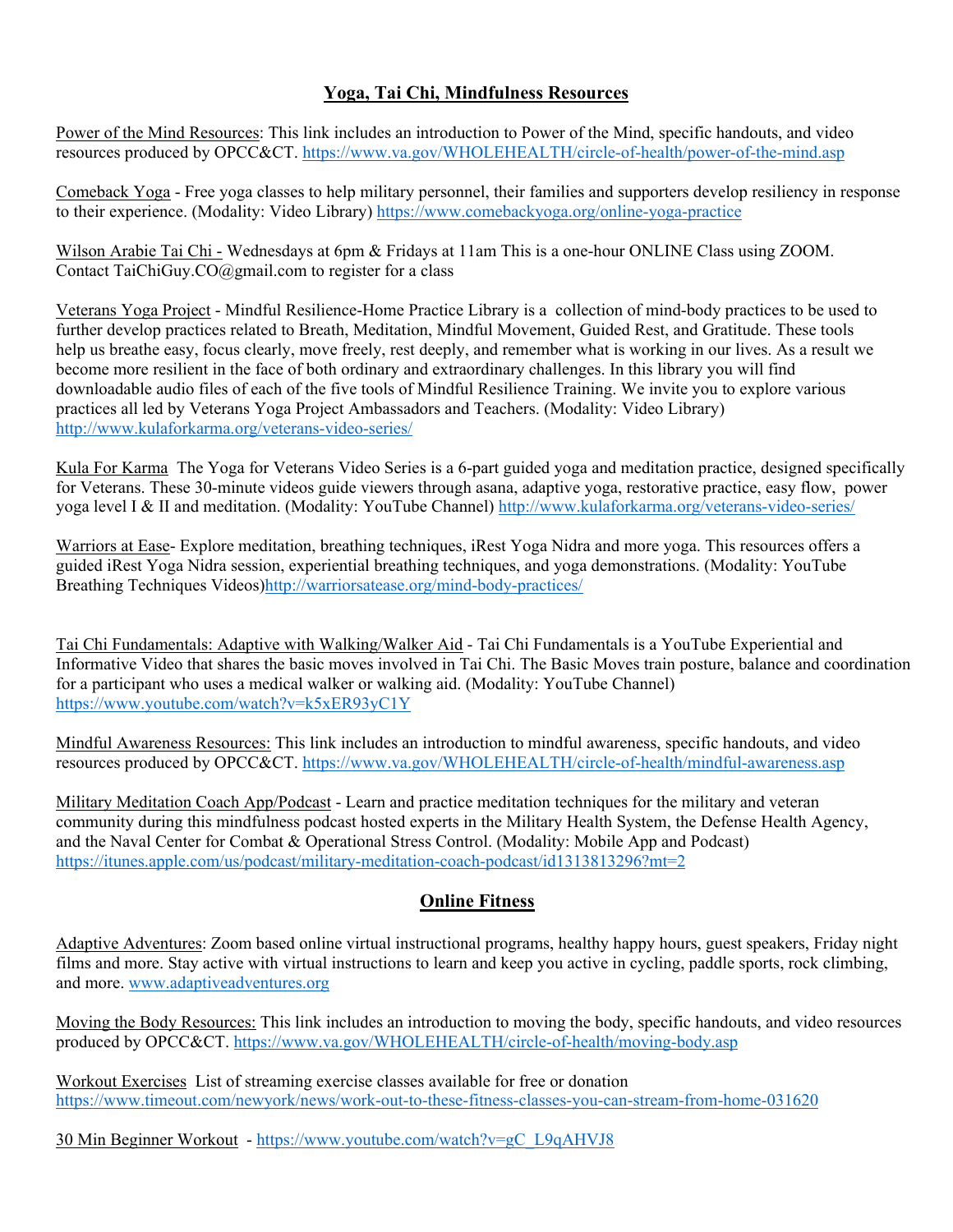# **Arts, Crafts, Music, Dance, Drama, etc.**

[Digital Virtual Art](https://www.pixilart.com/) Make your own pixel-based virtual art <https://www.pixilart.com/>

NPR Music Concerts - NPR Music is compiling a list of livestreaming concerts to watch. Some will be daily feeds and other will be single events. Click on the link for the platform or website that is hosting the concert. You may need an account with that platform to view the concert. The list will be changing over time, so check it often for updates. <https://www.npr.org/2020/03/17/816504058/a-list-of-live-virtual-concerts-to-watch-during-the-coronavirus-shutdown>

[Virtual Music Lab](https://www.looplabs.com/beta) Make your own beats and collaborate with other music-makers<https://www.looplabs.com/beta>

Peak Radar – Cultural Center for the Pikes Peak Region. Virtual online creative arts classes to include dance, theater, art, open mic, writing and more.<https://www.peakradar.com/venue/online-virtual-space/>

Lighthouse Writers Workshop – Online writing courses available Lighthousewriters.org

Dance Party Nightly Dance Party streaming 8pm to midnight. DJ Dance party<https://nowadays.nyc/>

#### **Recovery**

[Online AA Meetings and Drug & Alcohol Support Groups](https://www.lionrockrecovery.com/online-aa-meetings-and-support-groups?fbclid=IwAR2WeZgp3Nup_IDL4esFyDd2ZxqWB4AhFaGyGc3soOXmolfZNWyHlVWnWz4) [https://www.lionrockrecovery.com/online-aa-meetings-and](https://www.lionrockrecovery.com/online-aa-meetings-and-support-groups?fbclid=IwAR2WeZgp3Nup_IDL4esFyDd2ZxqWB4AhFaGyGc3soOXmolfZNWyHlVWnWz4)[support-groups?fbclid=IwAR2WeZgp3Nup\\_IDL4esFyDd2ZxqWB4AhFaGyGc3soOXmolfZNWyHlVWnWz4](https://www.lionrockrecovery.com/online-aa-meetings-and-support-groups?fbclid=IwAR2WeZgp3Nup_IDL4esFyDd2ZxqWB4AhFaGyGc3soOXmolfZNWyHlVWnWz4)

[National Center for PTSD](https://www.ptsd.va.gov/covid/index.asp) has developed several resources for managing stress and anxiety associated with the COVID-19 virus outbreak. <https://www.ptsd.va.gov/covid/index.asp>

Join Online Support Groups : [https://support.therapytribe.com](https://support.therapytribe.com/)

Overview of online 12 Steps Group <https://www.12step.org/social/online-meetings/>

Online AA and other Groups <http://aa-intergroup.org/directory.php>

[Virtual NA Meetings](https://virtual-na.org/) <https://virtual-na.org/>

[Online Meetings for AA, Cocaine Anonymous, Marijuana Anonymous, NA, Smart Recovery](https://www.addictionrecoveryguide.org/resources/online_communications/online_meetings) [https://www.addictionrecoveryguide.org/resources/online\\_communications/online\\_meetings](https://www.addictionrecoveryguide.org/resources/online_communications/online_meetings)

# **Life-Long Learning**

The [Circle of Health](https://www.va.gov/WHOLEHEALTH/circle-of-health/index.asp) includes a number of resources that can be used by Veterans, caregivers, employees or anyone! <https://www.va.gov/WHOLEHEALTH/circle-of-health/index.asp>

Learn to Cook Daily cooking demonstrations <https://www.instagram.com/massimobottura/>

[Ted Talks](https://www.ted.com/) TED is a nonprofit devoted to spreading ideas, usually in the form of short, powerful talks <https://www.ted.com/>

[Learn a Foreign Language](https://www.duolingo.com/?fbclid=IwAR2rinSJs-eF0Zrv-HNXD5QTe0fQu4YoYwAg2h1KTcUeZtxou_GMFGtEvGc) (Open in Chrome Web Browser) – Learn a Foreign Language for Free [https://www.duolingo.com/?fbclid=IwAR2rinSJs-eF0Zrv-HNXD5QTe0fQu4YoYwAg2h1KTcUeZtxou\\_GMFGtEvGc](https://www.duolingo.com/?fbclid=IwAR2rinSJs-eF0Zrv-HNXD5QTe0fQu4YoYwAg2h1KTcUeZtxou_GMFGtEvGc)

[Learn to Write](https://www.noredink.com/?fbclid=IwAR3HKlHOr0KYzshVIl_FVM6bAxDRFsoI8ogwx8Sxkqfc-mildWgnyQhAJSs) Practice and Refine Writing Skills [https://www.noredink.com/?fbclid=IwAR3HKlHOr0KYzshVIl\\_FVM6bAxDRFsoI8ogwx8Sxkqfc-mildWgnyQhAJSs](https://www.noredink.com/?fbclid=IwAR3HKlHOr0KYzshVIl_FVM6bAxDRFsoI8ogwx8Sxkqfc-mildWgnyQhAJSs)